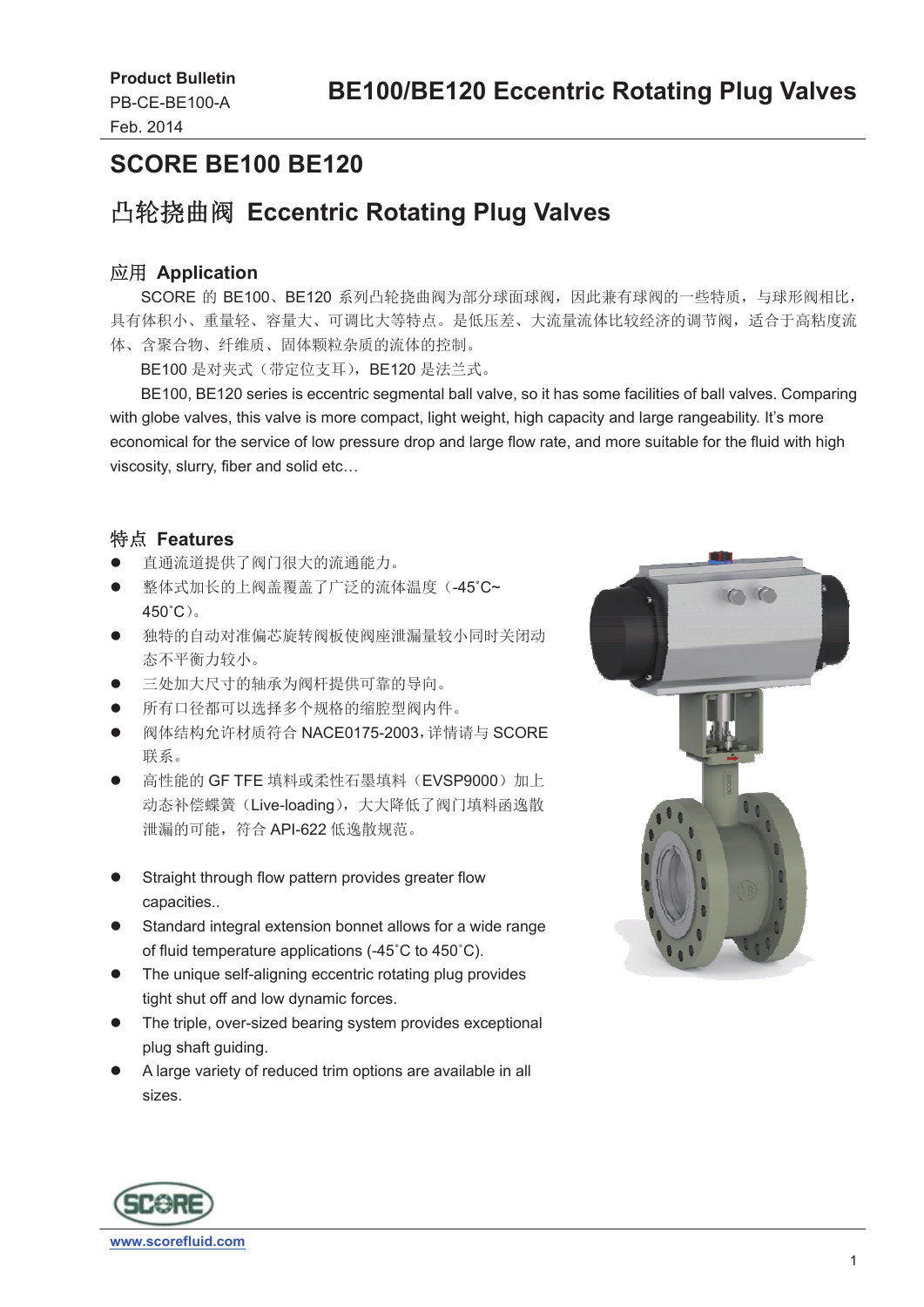- Valve constructions allow material compatibility with NACE MR0175-2003, please contact with SCORE for details.
- High performance GF TFE packing and graphite packing (EVSP9000) with live-loading to fit with low fugitive emissions API-622.

| 公称通径  | <b>End Connection Sizes</b>   | 1"~16" (DN25~DN400)                                                      |                                                   |  |  |  |
|-------|-------------------------------|--------------------------------------------------------------------------|---------------------------------------------------|--|--|--|
|       |                               | ANSI 150#, 300#, 600#                                                    |                                                   |  |  |  |
| 公称压力  | <b>Valve Body Ratings</b>     | JB/T79.1-94 & HG20592-2009 PN1.0, PN1.6, 4.0, 6.3, 10.0Mpa               |                                                   |  |  |  |
|       |                               | BE100: 对夹式; BE120: 法兰式                                                   |                                                   |  |  |  |
| 连接方式  | <b>End Connection Styles</b>  | BE100: Wafer type, BE120: flanged type                                   |                                                   |  |  |  |
| 法兰密封面 | <b>End Connection Surface</b> | RF (光滑面)<br>RF (Smooth Face)                                             |                                                   |  |  |  |
| 设计标准  | <b>Design Standards</b>       | ANSI B16.34, JB/T79.1-94, HG20592-2009                                   |                                                   |  |  |  |
|       | <b>Body Face to Face</b>      | <b>IEC60534</b>                                                          |                                                   |  |  |  |
| 法兰距   | <b>Dimensions</b>             |                                                                          |                                                   |  |  |  |
| 阀内件形式 | <b>Trim Form</b>              | 自动对芯偏芯旋转型                                                                | Self-aligning eccentrically rotating              |  |  |  |
| 流量特性  | <b>Characteristics</b>        | 近似线性                                                                     | <b>Modified Linear</b>                            |  |  |  |
| 流向    | <b>Flow Direction</b>         | 标准流开(流闭可选)                                                               | Flow to open is standard, flow to close is option |  |  |  |
|       |                               | 全腔型: 100:1                                                               | Full bore: 100:1                                  |  |  |  |
| 可调比系数 | Rangeability                  | 缩腔型: 15:1~50:1                                                           | Reduced bore: 15:1~50:1                           |  |  |  |
| 额定开度  | <b>Rated Opening</b>          | $50^{\circ}$                                                             |                                                   |  |  |  |
|       |                               | 金属阀座 Solide Metal Seat:                                                  | ANSI/FCI 70.2 Class IV                            |  |  |  |
| 阀座泄漏量 | <b>Seat Leakage</b>           | 软阀座 Soft Seat:                                                           | ANSI/FCI 70.2 Class VI                            |  |  |  |
| 上阀盖形式 | <b>Bonnet Styles</b>          | 整体式 Integral Type:                                                       | $-45 - +450^{\circ}$ C                            |  |  |  |
|       |                               | 分体式 Separable Type:                                                      | -196~-45°C, +450~650°C                            |  |  |  |
| 上阀盖填料 |                               | 聚四氟乙烯 V 型填料、聚四氟乙烯纤维、柔性石墨填料等。                                             |                                                   |  |  |  |
|       | <b>Bonnet Packing</b>         | Teflon V-ring, Telon Fiber, Graphite Packing (EVSP9000), ets             |                                                   |  |  |  |
| 表面涂层色 |                               | 艳蓝(聚氨酯)和其他环氧树脂处理均可,不锈钢阀体材质时不需油漆。                                         |                                                   |  |  |  |
|       | Paint                         | Gorgeous blue RAL5018 (polyurethanes group) and other expoxy finishes is |                                                   |  |  |  |
|       |                               | available. NO painting is standard for stainless steel body.             |                                                   |  |  |  |

### BE100 BE120 阀门工程参数 Engineering Date of SCORE BE100 BE120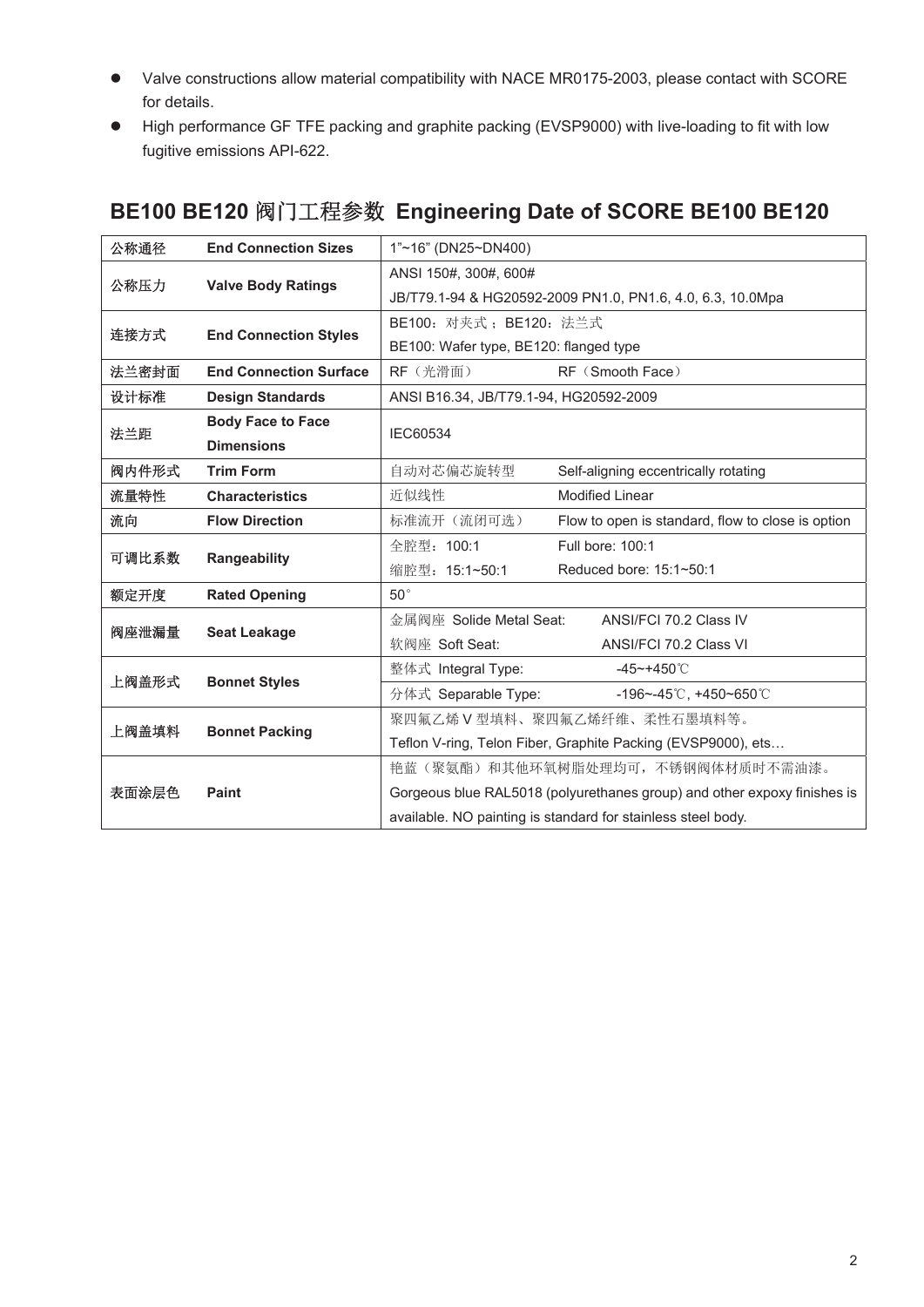# **BE100 BE120** ᵜփ䜘㔃ᶴ **Body Assembly Construction**



| Item              |      | 零件名称 Part Name       | 备注 Note                         |
|-------------------|------|----------------------|---------------------------------|
| $\mathbf 1$       | 阀体   | Body                 |                                 |
| 2                 | 阀座   | Seat ring            |                                 |
| 3                 | 阀板   | Disc (Plug)          |                                 |
| 4                 | 压圈   | Retainer             |                                 |
| 5                 | 填料座  | <b>Packing Seat</b>  |                                 |
| 6                 | 填料   | <b>Gland Packing</b> | 参考填料材质及结构图 Refer to             |
|                   |      |                      | packing material & construction |
| 7                 | 填料压盖 | Packing follower     |                                 |
| 8                 | 填料压板 | Packing flange       |                                 |
| 9                 | 填料螺柱 | Packing flange stud  |                                 |
| 10                | 填料螺母 | Packing flange nut   | 锁紧螺母 Lock nut                   |
| 11                | 阀杆   | Shaft                |                                 |
| $12 \overline{ }$ | 上轴承  | <b>Upper Bearing</b> |                                 |
| 13                | 下轴承  | Lower Bearing        |                                 |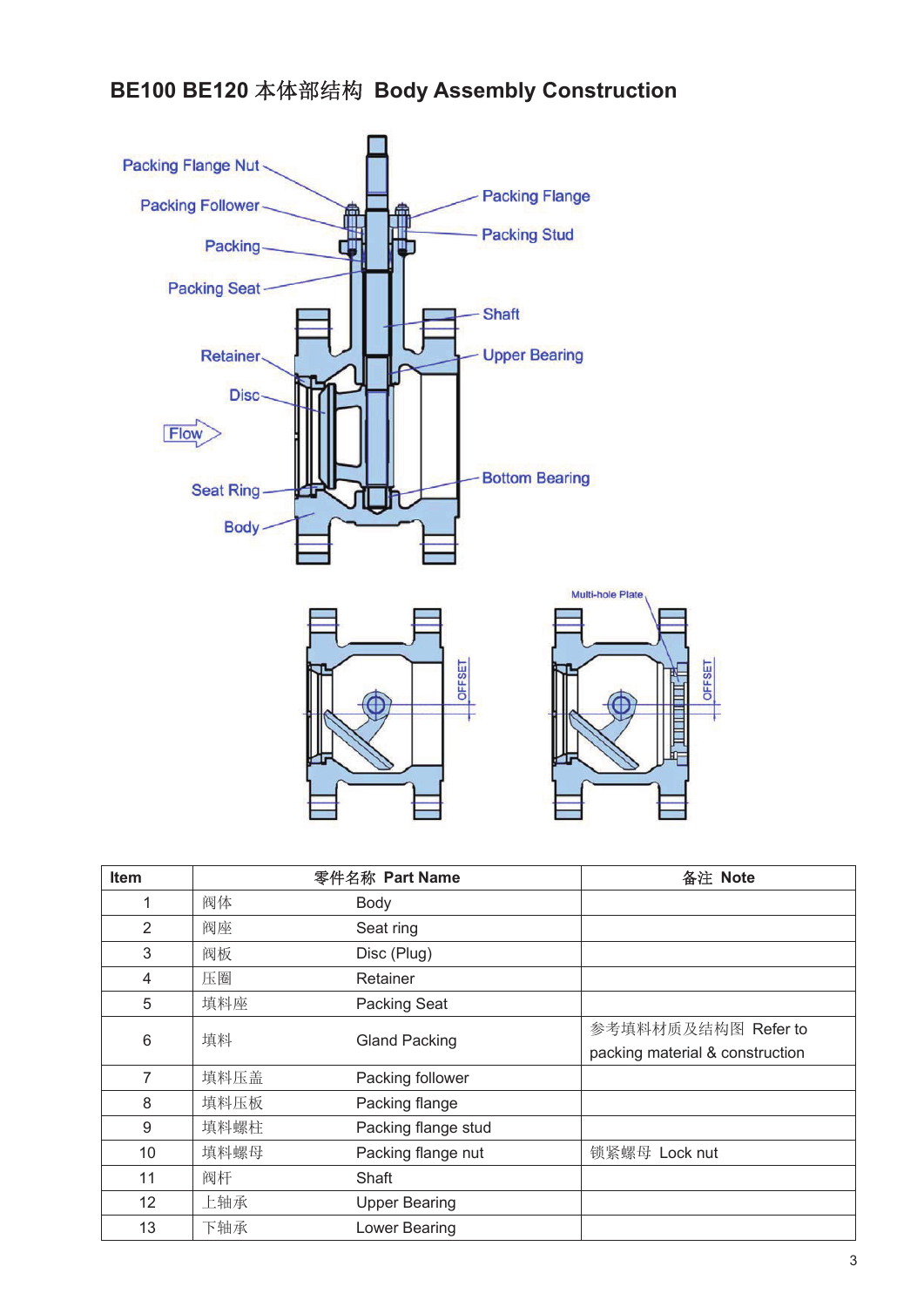#### **BE100 BE120 材料组合 Material Combinations:**

| 阀体材质 Body Material      |                 | A216-WCB, A217-WC6, A217-WC9, A217-C5, A352-LCB |                   |                          |  |  |  |
|-------------------------|-----------------|-------------------------------------------------|-------------------|--------------------------|--|--|--|
| 阀杆材质 Shaft Material     |                 | A564-630/H1100                                  |                   |                          |  |  |  |
| 轴承材质 Bearing Material   |                 | A276-440C/HT                                    |                   |                          |  |  |  |
| 阀板材质 Disc Material      |                 | A351-CF8/Stellite                               | A351-CF8/ENP      |                          |  |  |  |
| 阀座材质 Seat Ring Material |                 | A564-630/H1050                                  | A276-316/Stellite | <b>Reinforced Teflon</b> |  |  |  |
| 阀座允许泄漏量                 |                 | Class IV<br>Class IV                            |                   | Class VI                 |  |  |  |
| Seat Leakage            |                 |                                                 |                   |                          |  |  |  |
| 使用温度                    | <b>WCB Body</b> |                                                 |                   |                          |  |  |  |
| Fluid                   | WC6 Body        | $-29 - +427$                                    | $-29 - +427$      | $-29 - +250$             |  |  |  |
| Temperature             | Body<br>C5      |                                                 |                   |                          |  |  |  |
| °C                      | <b>LCB Body</b> | $-45 - +200$                                    | $-45 - +200$      | $-45 - +200$             |  |  |  |

| 阀体材质 Body Material      | A351-CF8, A351-CF8M, A351-CF3, A351-CF3M   |                          |  |  |  |  |
|-------------------------|--------------------------------------------|--------------------------|--|--|--|--|
| 阀杆材质 Shaft Material     | A638-660, A276-316, A276-316L, Nitronic 50 |                          |  |  |  |  |
| 轴承材质 Bearing Material   | Stellite No. 6                             |                          |  |  |  |  |
| 阀板材质 Disc Material      | A351-CF8M/Stellite,                        | A351-CF8M/ENP,           |  |  |  |  |
|                         | A351-CF3/Stellite,                         | A351-CF3/ENP,            |  |  |  |  |
|                         | A351-CF3M/Stellite                         | A351-CF3M/ENP            |  |  |  |  |
| 阀座材质 Seat Ring Material | A276-316/Stellite                          | <b>Reinforced Teflon</b> |  |  |  |  |
| 阀座允许泄漏量                 | Class IV                                   | Class VI                 |  |  |  |  |
| Seat Leakage            |                                            |                          |  |  |  |  |
| 使用温度                    | $-45 - +450$                               | $-45$ $-+250$            |  |  |  |  |
| Fluid Temperature °C    |                                            |                          |  |  |  |  |

| 阀体材质 Body Material           | A217-WC6, A217-WC9         |  |  |  |  |
|------------------------------|----------------------------|--|--|--|--|
| 阀板材质 Disc Material           | A351-CF8M/Stellite         |  |  |  |  |
| 阀杆材质 Shaft Material          | A638-660, Nitronic 50      |  |  |  |  |
| 轴承材质 Bearing Material        | Stellite No.6, Nitronic 60 |  |  |  |  |
| 阀座材质 Seat Ring Material      | A276-316/Stellite          |  |  |  |  |
| 阀座允许泄漏量                      | Class IV                   |  |  |  |  |
| Seat Leakage                 |                            |  |  |  |  |
| 使用温度<br>Fluid Temperature °C | $-45 - +450$               |  |  |  |  |